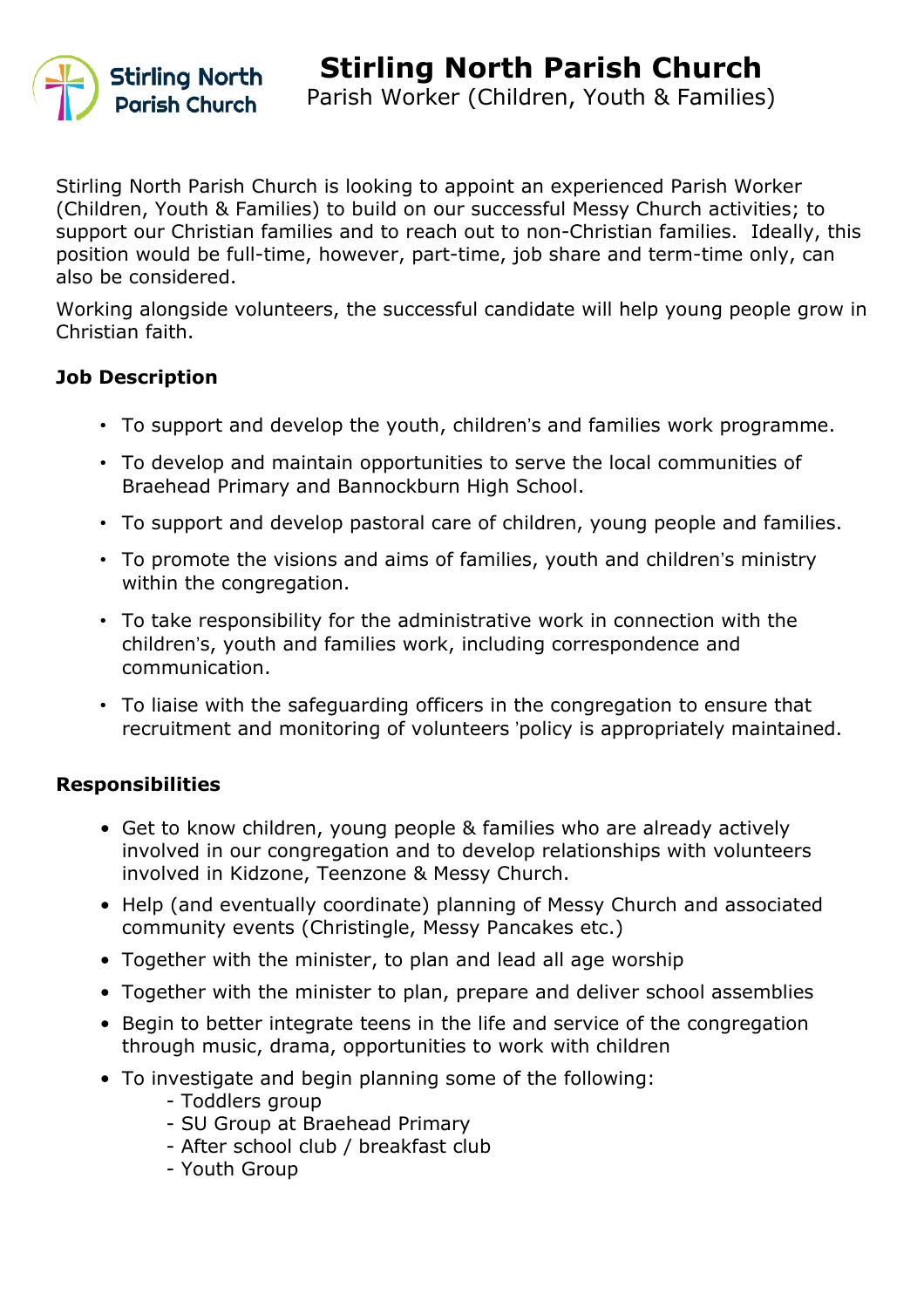## **Terms and Conditions**

- Salary is based on a full time salary of £2400 per annum
- Normal hours of work will be 37.5 hours (FTE) per week (this includes attending or taking an active part in worship on Sundays). The nature of the work calls for a degree of flexibility, thus hours of work, which are as agreed with the minister, may vary from day to day and will involve evening and weekend work.
- There will be a 12 week Probationary period
- There is an occupational requirement for the holder of the post to be a committed Christian (Equality Act 2010). See attached Scripture Union Basis of Faith.
- In view of the nature of the post, membership of the Protecting Vulnerable Groups Schemes (PVG) is required.
- Travel expenses by public transport or by use of own car at rates as agreed by your Employer and reviewed annually.
- Pension this position is pensionable

## **Qualifications**

- able to initiate and build relationships with children, young people and adults;
- proactive, able to work autonomously and equally able to seek support as required;
- resilient, creative and innovative;
- able to take theories and ideas and apply them in practice;
- experienced in, and/or with an understanding of, working in a Scottish Educational context;
- committed and enthusiastic about being part of the worshipping life of the church;
- a motivator, someone who can get alongside teams of volunteers and inspire, encourage and equip them;
- an excellent communicator one to one, small group, large group settings;
- able to express biblical truths clearly in a manner appropriate for the context;
- have a good understanding of IT and social media and its safe use, and;
- strongly called to this ministry.

For a full job description or for further information, please contact Sheena Rennie, Office Admin, Tel: 01786 463376 or email: [info@stirlingnorth.org](mailto:info@stirlingnorth.org)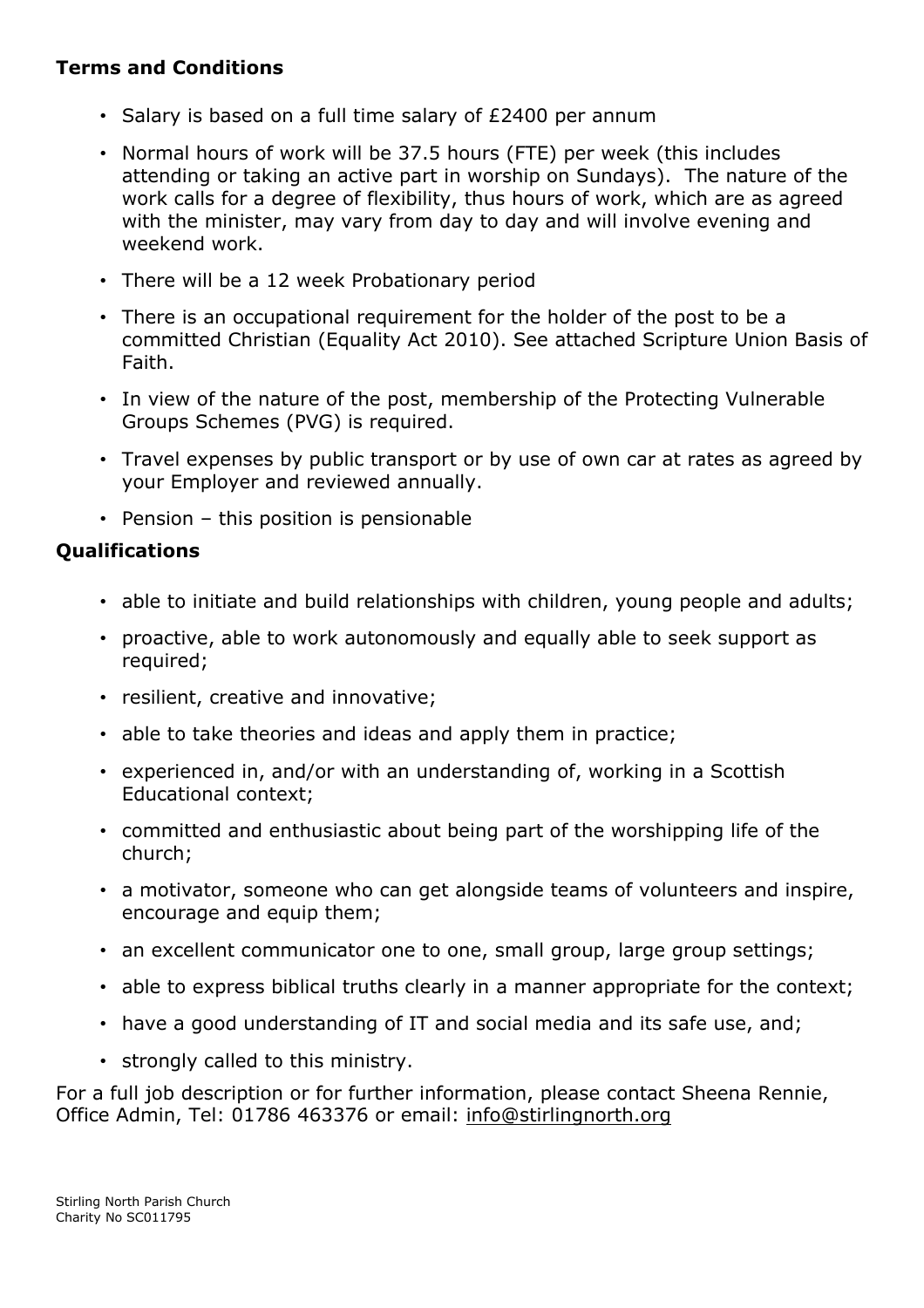### **Scripture Union – Basis of Faith**

As the Scripture Union family throughout the world, we accept and proclaim the historic truths of the Christian faith including the following:

1. God and the human race: We hold that the Lord our God is one: Father, Son and Holy Spirit, and that He fulfils His sovereign purposes – in creation, revelation, redemption, judgement, and the coming of His Kingdom – by calling out from the world a people, united to himself and to each other in love. We acknowledge that though God made us in His own likeness and image, conferring on us dignity and worth and enabling us to respond to Himself; we are now members of a fallen race; we have sinned and come short of His glory. We believe that the Father has shown us His holy love in giving Jesus Christ, His only Son, for us, while through our sinfulness and guilt, we were subject to His wrath and condemnation; and has shown His grace by putting sinners right with Himself when they place their trust in His Son. We confess Jesus Christ as Lord and God; as truly human, born of the virgin Mary; as Servant, sinless, full of grace and truth; as only Mediator and Saviour, dying on the cross in our place, representing us to God, redeeming us from the grip, guilt and punishment of sin; as Victor over Satan and all his forces, rising from death with a glorious body, being taken up to be with His Father, one day returning personally in glory and judgement to establish His Kingdom. We believe in the Holy Spirit who convicts the world of guilt in regard to sin, righteousness and judgement; who makes the death of Christ effective to sinners, declaring that they must turn to Christ in repentance, and directing their trust towards the Lord Jesus Christ; who through the new birth makes us partake in the life of the risen Christ, and who is present within all believers, illuminating their minds to grasp the truth of Scripture, producing in them His fruit, granting to them His gifts, and empowering them for service in the world.

2. The Scriptures: We believe that the Old and New Testament Scriptures are Godbreathed, since their writers spoke from God as they were moved by the Holy Spirit; hence are fully trustworthy in all that they affirm, and are our highest authority for faith and life.

3. The Church and its Mission: We recognise the Church as the body of Christ, held together and growing up in Him; both as a total fellowship throughout the world, and as the local congregation in which all believers gather. We acknowledge the commission of Christ to proclaim the Good News to all people, making them disciples, and teaching them to obey Him; and we acknowledge the command to love our neighbours, resulting in service to the church and society, in seeking reconciliation for all with God and their fellows, in proclaiming liberty from every kind of oppression; and in spreading Christ's justice in an unjust world until He comes again.